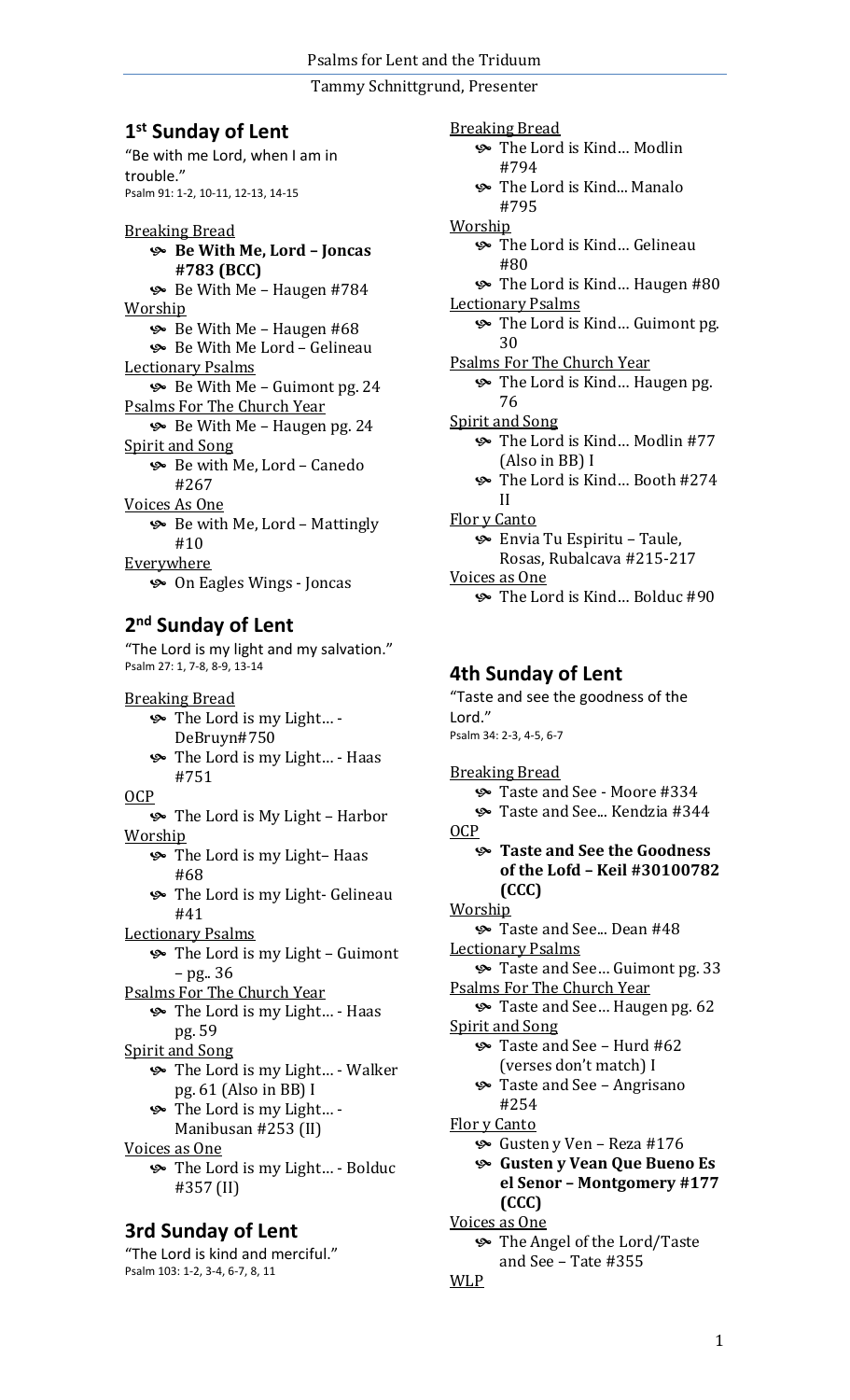#### **Taste and See/The Angel of the Lord – Sullivan #006281 (ICC)**

### **5th Sunday of Lent**

"The Lord has done great things for us; we are filled with joy." Psalm 126: 1-2, 2-3, 4-5, 6

#### Breaking Bread

 The Lord Has Done… Cortez #807

OCP

**S** The Lord Has Done.... Manalo #30115535

Worship

 The Lord Has Done… *The Revised Grail Psalms* #99

- Lectionary Psalms
	- The Lord Has Done… Guimont pg. 36

WLP

 The Lord Has Done Great Things– Borkowski #006284

#### ILP Music

 The Lord Has Done Great Things for Us – Fishel ACC40542

### **Palm Sunday**

"My God, My God, why have you abandoned me?" Psalm 22: 8-9, 17-18, 19-20, 23-24

#### Breaking Bread

- My God, My God- Manion #740
- My God, My God- Smith #741

OCP

#### **El Senor Es Mi Pastor – Perpetua #89029 (CCC)**

Worship

- My God, My God- Gelineau #34
- My God, My God- Haugen #35
- Lectionary Psalms
	- My God, My God Guimont pg. 38

Psalms For The Church Year

 My God, My God – Haugen pg. 30

Spirit and Song

- My God, My God- Smith #58
	- My God, My God- Whitaker #249

Flor y Canto

 El Senor Es Mi Pastor – Comella (159), Rosas (161)

WLP

 **My God, My God – Brubaker-Janco – Lectionary Psalms (BCC)**

Out of Print

 My God, My God – Willcock-Psalms for Feasts and Seasons

### **Holy Thursday**

"Our blessing cup is a communion with the Blood of Christ." Psalm 116: 12-13, 15-16bc, 17-18

#### Breaking Bread

- Our Blessing Cup Hurd #362
- Our Blessing Cup Soper #798
- Our Blessing Cup Joncas #799
- Our Blessing Cup Cortez #800 (Bilingual)
- **Worship** 
	- Our Blessing Cup Conception Abbey #91
- Lectionary Psalms

 Our Blessing Cup– Guimont pg. 39

Psalms For The Church Year

 Our Blessing Cup– Haugen pg. 33

Flor y Canto

 Vayan por el Mundo Entero – Montgomery #221

### **Good Friday**

"Father, into your hands I commend my spirit." Psalm 31: 2, 6, 12-13, 15-16, 17, 25 Breaking Bread

- Father, Into Your Hands DeBruyn-#754
- Father, Into Your Hands Talbot #755
- Father, Into Your Hands Hurd-#756 (Bilingual)
- OCP
	- Into Your Hands Brown (OCP 10308)
- Worship
	- Father, Into Your Hands Conception Abbey #43
- Gather 3

#### **Padre, a Tus Manos/Father, into Your Hnads – Krisman (ICC)**

Lectionary Psalms

 Father, Into Your Hands – Guimont # 40

- Psalms For The Church Year I Put My Life in Your Hands– Haugen pg. 36
- Flor y Canto
- Padre, en Tus Manos Hurd #169 (Bilingual)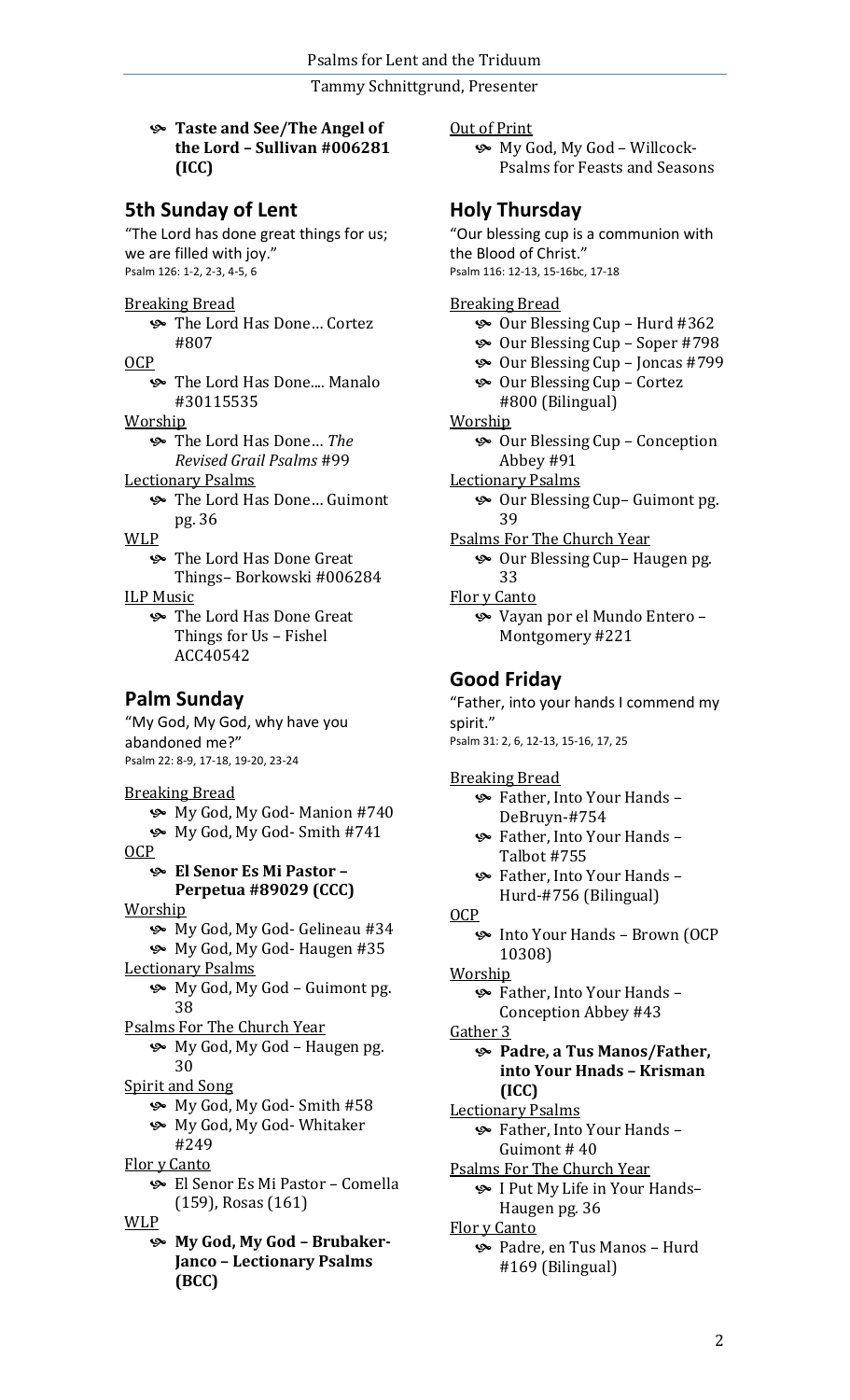Padre, en Tus Mnaos Encomiendo Mi Espiritu – Montgomery - #170

#### GIA

 **Father, I Put My Life In Your Hands – Hughes (GIA, G-2330) (CCC)**

# *The Easter Vigil in the Holy Night*

### **1st Reading**

"Lord, send out your Spirit, and renew the face of the earth." Psalm 104: 1-2, 5-6, 10, 12, 13-14, 24, 35

#### Breaking Bread

- Send Forth Your Spirit, O Lord – Walker #796
- Lord, Send Out Your Spirit Canedo #797

 Envia Tu Espiritu – Hurd #451 Worship

- Lord, Send Out Your Spirit On Us – Chepponis - #81
- Lord, Send Out Your Spirit Lisicky #82
- $\sim$  Psalm 104 Conception Abbey Lectionary Psalms
- Easter Vigil I– Guimont #41 WLP

### **Lord, Send Out Your Spirit – Scavone (006266) (CCC)**

- Psalms For The Church Year Lord, Send Out Your Spirit –
- Haas pg. 53
- Spirit and Song
	- Send Out Your Spirit Manibusan #79 (I)
	- Lord, Send Out Your Spirit Colson #275 (II)
- Voices As One
	- Lay Down That Spirit Mattingly #52 (I)
	- Send Out Your Spirit, Lord Angotti #336
- Flor y Canto
	- Envia Tu Espiritu (103) Taule, Rosas, Rubalcava #215- 217

```
ADDITIONAL SONGS
```
Rain Down

- Gracious God O'Connor
- Lord, Send Out Your Spirit Olawski Send Out Your Spirit – Schoenbachler

Send Forth Your Spirit – Walker Lord Be With Us – Walker

### **2 nd Reading**

"You are my inheritance, O Lord." Psalm 16: 5, 8-9, 9-10, 11

- Breaking Bread You Are My Inheritance – Bridge #734
	- **Keep Me Safe, O God – Inwood #736 (ICC)**

#### Worship

- You Will Show Me the Path of Life – Haugen #30
- Psalm 16 Conception Abbey #31
- Lectionary Psalms Easter Vigil II – Guimont #41 *ADDITIONAL SONGS* Gracious God – O'Connor
- Center Of My Life Inwood
- For You Are My God Foley

## **3 rd Reading**

"Let us sing to the Lord; he has covered himself in glory." Exodus 15:1-2, 3-4, 5-6, 17-18 Breaking Bread Exodus 15: Let Us Sing – Schiavone #815 Worship Exodus 15: Song of Moses – Soper ?? Let Us Sing to the Lord/Cantemos al Senor – Leccionario, Edicion Hispanoamerica - #115 Lectionary Psalms Easter Vigil III – Guimont #41 Flor y Canto Exodo 15: Cantemos al Senor – Cortez #245 Exodo: 15: Cantico del Exodo – Cortes #246 *ADDITIONAL SONGS*

Gracious God – O'Connor

Sing of the Lord's Goodness – Sands Sing TO The Mountains – Dufford

All The Ends of the Earth – PCY

## **4 th Reading**

"I will praise you, Lord, for you have rescued me." Psalm 30: 2, 4, 5-6, 11-12, 13

Breaking Bread